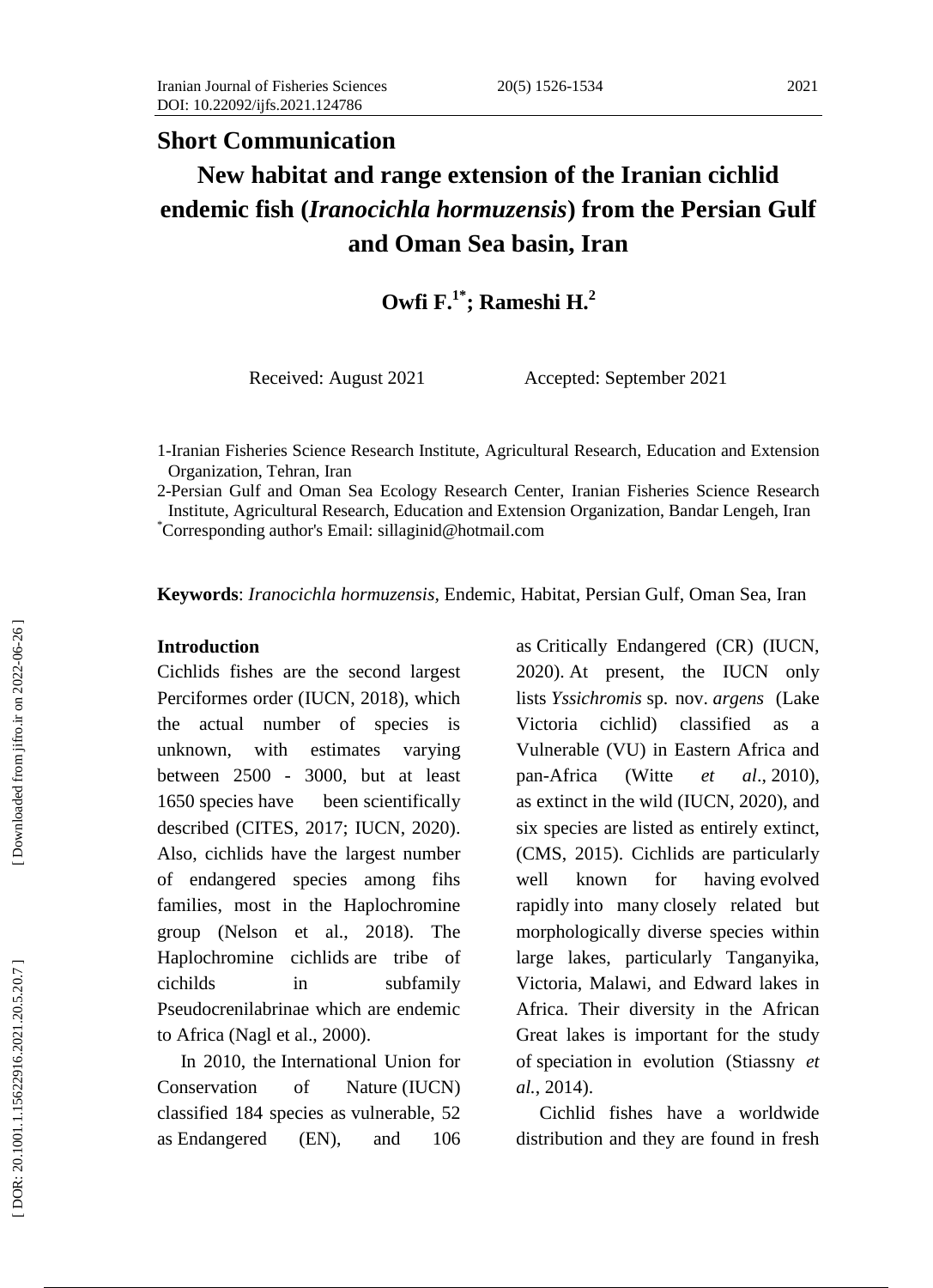and brackish waters of Central and South America, Africa, Madagascar, the Levant, southern India, Sri Lanka and southern Iran. Due to cichlid's economic importance, they are becoming increasingly prominent in freshwater aquaculture, ornamental and behavioral research at many regions of the world (Barluenga *et al*., 2006; Nelson *et al*., 2018).

 The presence of cichlid species in southern Iran was first noted by Behnke (1975) and Coad (1982 ); and these fishes were briefly described but not named by Saadati (1977). Coad (1982) described the Iranian cichlids as a new genus and species, *I. hormuzensis*, based on fishes from the Mehran River basin and it was considered as the only cichlid fish of Iran (Esmaeili *et al*., 2010; 2015). Cichlid family and new species of Iranian cichlid is reported the first in Iran with referring to distribution pattern and biological characteristics of *I. hormuzensis* which collected from rivers of the eastern basin of Hormozgan Province (Rabbaniha, 1993, 1994).

 There are currently two described species in this genus, but a third population of unclear affinities is known from the Kol River basin (between the ranges of the two recognized species): *[Iranocichla](https://en.wikipedia.org/wiki/Iranocichla_hormuzensis)  [hormuzensis](https://en.wikipedia.org/wiki/Iranocichla_hormuzensis)* [Coad,](https://en.wikipedia.org/w/index.php?title=Brian_W._Coad&action=edit&redlink=1) 1982 and *[Iranocichla](https://en.wikipedia.org/wiki/Iranocichla_persa)* sp. nov. *persa* (Esmaeili *et al*., 2016). *I. hormuzensis* also known as the Iranian cichlid belongs to Cichlidae family (Subfamily Pseudocrenilabrinae)

(Esmaeili *et al*., 2016; Froese and Pauly, 2016).

 The Persian Gulf zone from the zoogeographic realm point of view is related on pale -arctic region ecosystems (Reynolds, 1999; Valinassab *et al*., 2006; Owfi *et al*., 2011). Iranian cichlid endemic fish adapted in freshwater and [brackish](https://en.wikipedia.org/wiki/Brackish) habitats in the basin of the southern Iran, Persian Gulf and Oman Sea basin, Kol and [Mehran](https://en.wikipedia.org/wiki/Mehran_River) [River](https://en.wikipedia.org/wiki/Mehran_River)s above the Hormuz [Strait](https://en.wikipedia.org/wiki/Straits_of_Hormuz) (Esmaeili *et al*., 200 8; Keivani and Daneshvar, 2015; Keivani *et al*., 201 6). Restricted to salty streams, rarely in freshwaters, which are constantly warm, un -shaded, usually with muddy bottoms with little vegetation other than encrusting algae, and are subject to massive flooding during winter rains. Diet consists of various algae (diatoms) and detritus, indicating that it feeds on bottom deposits and by scraping, which have different diet as omnivores, herbivores, planktivores and detrivores (Dadgar *et al*., 2014; Khoshbakht *et al*., 2018; Hafeziyeh *et al*., 2020). Females require a bigger pit size when choosing where to lay eggs (Ghassab Shiran *et al*., 2013). Differences are seen in the sizes of pits that created, as well as a change in the morphology of the pits (Ghassab Shiran *et al*., 2013; Khoshbakht *et al*., 2018).

Restricted range, man-made activities and habitat changes, and over sampling for research purposes are the main threats to the remaining populations, but *I. hormuzensis* is in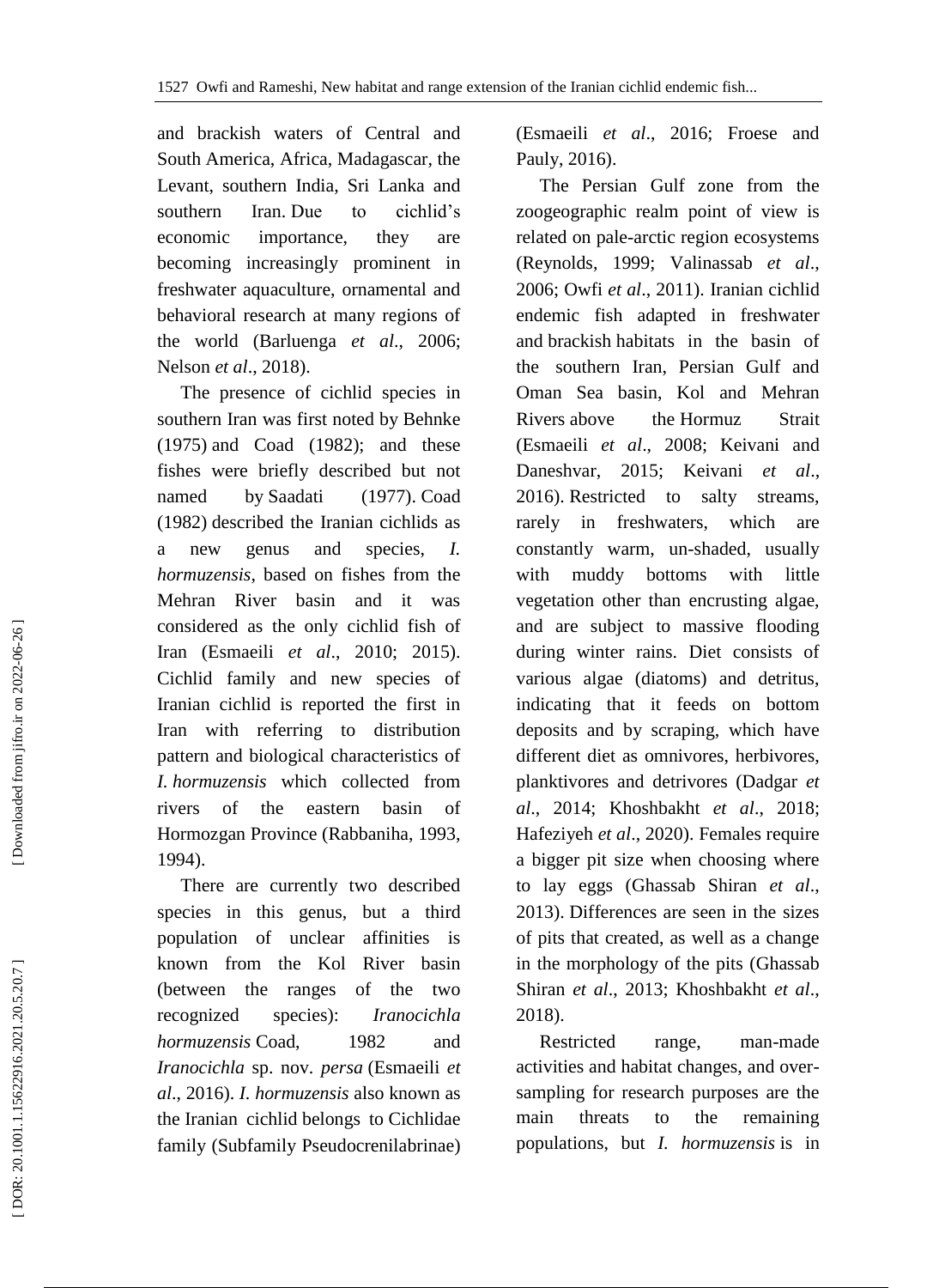[Not Evaluated](https://www.iucnredlist.org/) (NE) and not yet having been assessed by the IUCN (CITES, 2017; IUCN, 2020). This species is the only cichlid endemic to Iran and among the few cichlids in Asia and formerly regarded as the only species in its genus. But another species, *Iranocichla* sp. nov. *Persa* is described from the eastern rivers basins flowing into the Persian Gulf at the Hormuz Strait in the same basin (Esmaeili *et al*., 2016). Although it seems that in terms of definitive and approved declaration, it should be revised for the independent species as *Iranocichla* sp. nov. *persa,*  because considering to the principles of endemism terminology and definitions, it can be similar to different types of endemic taxon such as eu [-endemic,](http://ecoportal.lifewatchitaly.eu/ontologies/ENDEMISMS/?p=classes&conceptid=http%3A%2F%2Fthesauri.lifewatchitaly.eu%2Fendemisms%2F%3Ftema%3D26) micro [-endemic,](http://ecoportal.lifewatchitaly.eu/ontologies/ENDEMISMS/?p=classes&conceptid=http%3A%2F%2Fthesauri.lifewatchitaly.eu%2Fendemisms%2F%3Ftema%3D19) eury [-endemic](http://ecoportal.lifewatchitaly.eu/ontologies/ENDEMISMS/?p=classes&conceptid=http%3A%2F%2Fthesauri.lifewatchitaly.eu%2Fendemisms%2F%3Ftema%3D23) or [steno](http://ecoportal.lifewatchitaly.eu/ontologies/ENDEMISMS/?p=classes&conceptid=http%3A%2F%2Fthesauri.lifewatchitaly.eu%2Fendemisms%2F%3Ftema%3D24) [endemic](http://ecoportal.lifewatchitaly.eu/ontologies/ENDEMISMS/?p=classes&conceptid=http%3A%2F%2Fthesauri.lifewatchitaly.eu%2Fendemisms%2F%3Ftema%3D24) that are present in a similar or adjacent basin and isolated by geographical and natural barriers (Barluenga *et al*., 2006). Such a process

can happen through [allopatric](https://en.wikipedia.org/wiki/Allopatric_speciation)  [speciation](https://en.wikipedia.org/wiki/Allopatric_speciation) (Lomolino *et al*., 2010), whereby species diverge according to different selection pressures in different geographical areas, or throgh sympatric speciation, by which new species evolve from a common ancestor while remaining in the same area (Owfi *et al*., 2014; Bhan, 2020).

#### **Materials and methods**

Study area is located in the West of Hormozgan Province, under the Persian Gulf and Oman Sea main basin and following  $sub-basins$  (Fig. 1): Subsidiary -1: Kol and Mehran Rivers, southern floodway and islands, Subsidiary -2: South Mehran River, and Subsidiary -3: Tang - e -Khor River and southern coastal floodways (WRSB, 2001; Owfi *et al*., 2014) .



**Figure 1: Location and geographical coordinates of the study area (Persian Gulf and Oman Sea basin)**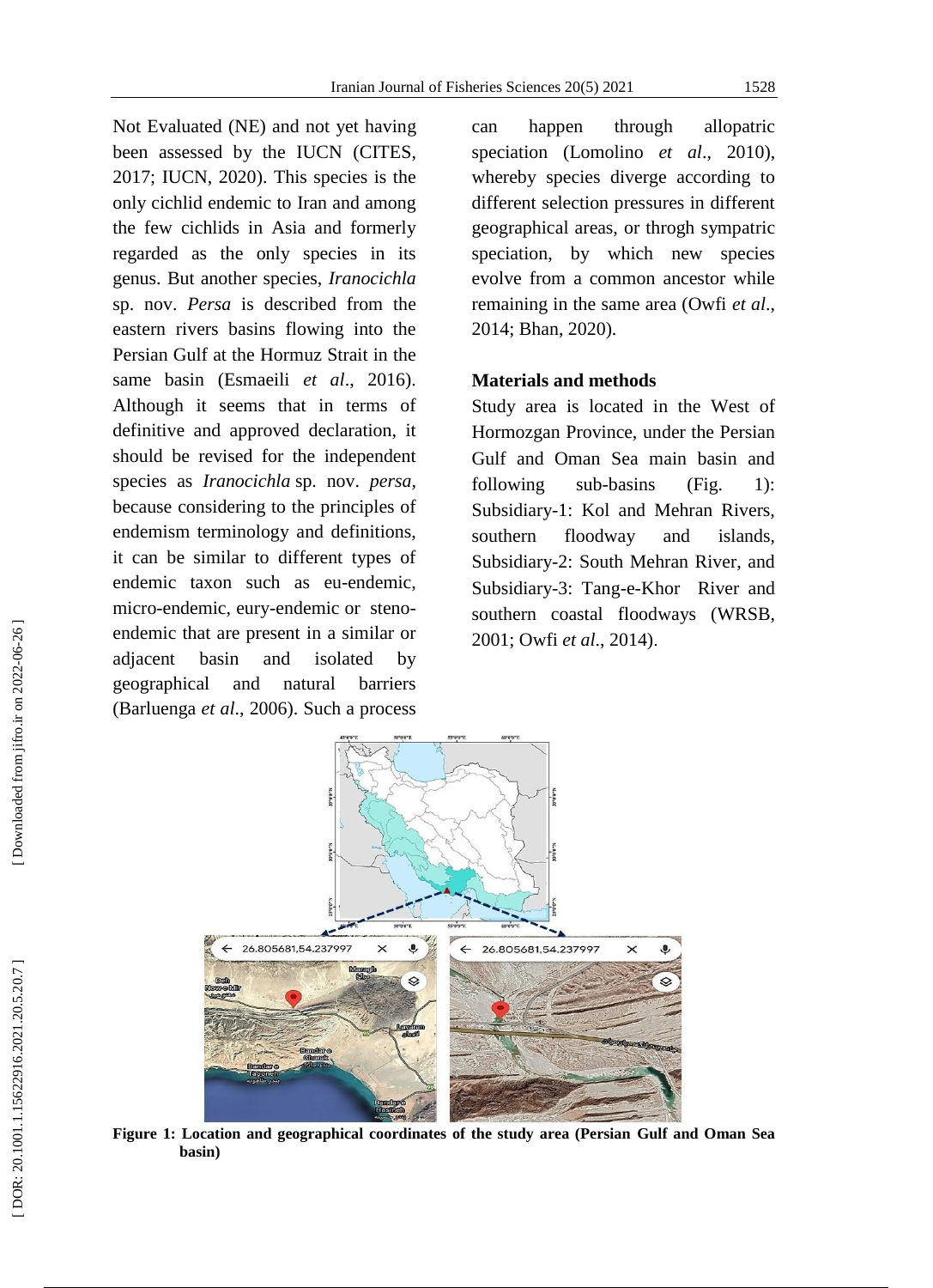According to the national divisions, the river under study is in Bandar Lengeh and Charak rural district (Hormuzgan Province), and registered with code 2735, in sheet 6843 -I (WRSB, 2001; Owfi *et al*., 2014; Janparvar and Ghorbani Sepehrm, 2015) This study was carried out during field visits in March 2021 (Fig. 2).



Figure 2: Study area in Tang-e-Khor River (Hormuzgan Province) (Left: view to south, Right: **view to north)**

#### **Results and discussion**

During the field studies the presence of the endemic species of Iranian cichlid, *Iranocichla hormuzensis* Coad, 1982 in the Tang - e -Khor and Charak Rivers (floodway / seasonal rivers) was observed. Based on preliminary studies, the highest nesting density in an area of about 50  $m^2$  on the southeastern bank of the river with very slow and almost gentle flow with a depth of less than 30 cm, with 35 nests with a diameter of about 30 -40 cm and an average distance of about 1 m from each other. Smooth bed without vegetation, with pebbles and scattered rubble was covered with algae (Fig. 3).

 Almost all of the nests were occupied by the active presence and territorial behavior of the male (dark color with a distinct black spot on the dorsal fin) which was constructing and designing the nest, with various shapes of continuous lines and dashed lines, zigzag and were oblique) to attract females and specimens of females (in light color) were also seen around.



**Figure 3: Nesting pattern of** *Iranocichla hormuzensis* **males on shallow bed**  margin of Tang-e-Khor River **(Hormuzgan Province)**

According to the references and reported documents, geographical distribution patterns of Iranian cichlid limited to Kol and Mehran rivers subbasin (Hormuzgan). The rivers of this sub -basin leading to the Hormuz Strait and Khoran Creek -Strait, which located in eastern Hormuzgan (Coad, 1982;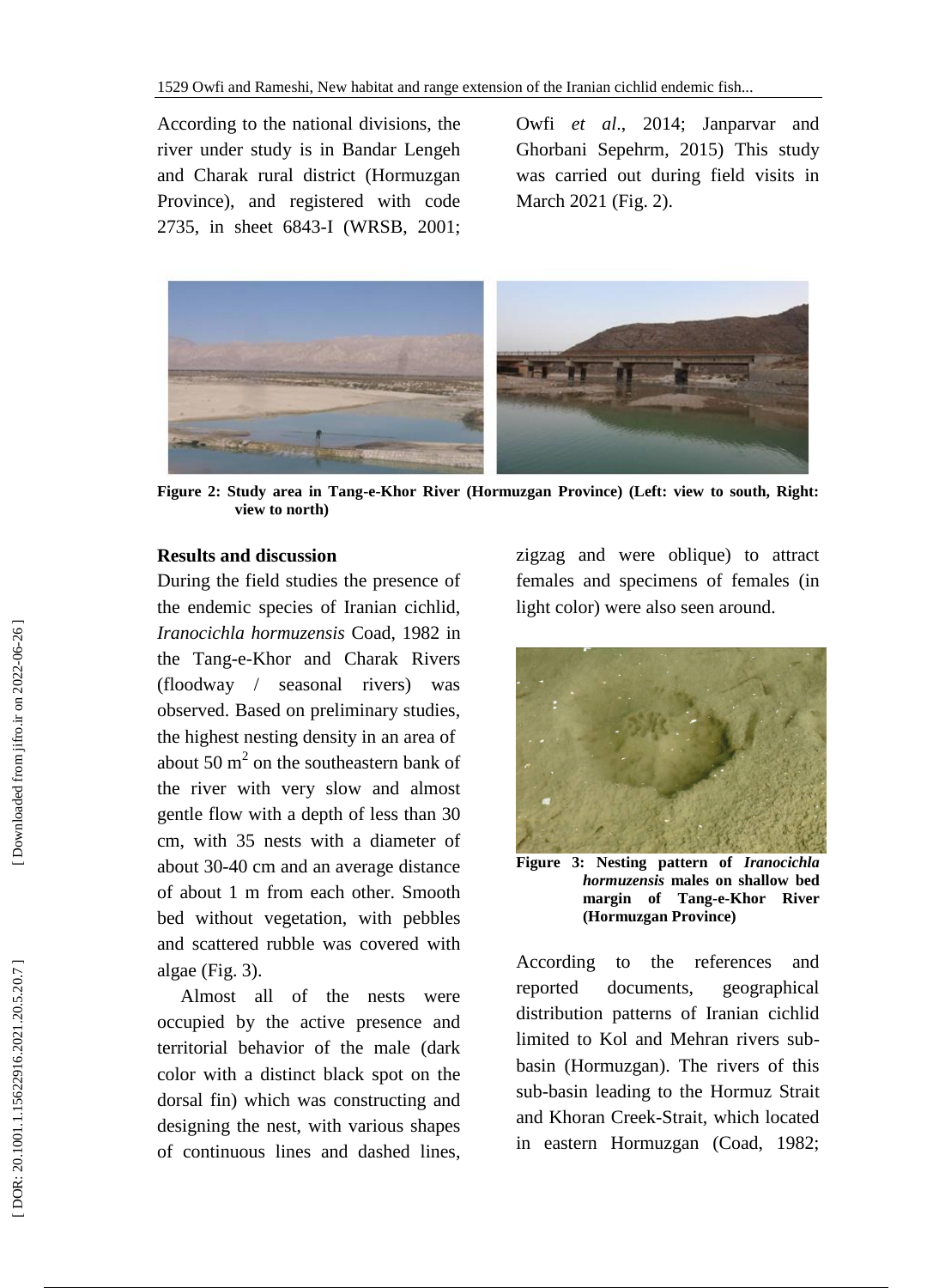Rabbaniha, 1994; Esmaeili *et al*., 2009, 2010, 2015, 2016; Ghassab Shiran *et al*., 2013; Froese and Pauly, 2016, 2020).

Therefore, Tang-e-Khor River can be considered as a new and unique habitat in the most southeastern distribution area of geographical distribution pattern of *I. hormuzensis*

 The sedimentary regime of the Hormuzgan coasts is mainly controlled by bringing sediments from land and redistributing them at sea (Sheppard *et al*., 1998; Owfi *et al*., 201 1, 201 4). Tang - e -Khor River, like 150 seasonal and floodway rivers is completely flooded and lacks a significant base flow, which has severe changes in the course of the river due to the placement of alluvial sediments in the upstream area, and except in parts of the coastal area, dries up in summer. In the wet season, it joins to the Charak Creek at the confluence with the sea and forms the Creek -floodway habitat, which is an estuary covered with teak shrub (*Tamarix* sp.) and hand-planted Mangrove (*Avicennia marina*) communities.

 Unique forms of hydrologic and geomorphologic river structure with two meander patterns and sinusoidal arches with intense erosion effects along the river with a curvature coefficient of more than 1.5 are the dominant land forms. It has been suggested that the floodplain of studied area creek -floodway with sediment particles of fine sand, silt and clay

spread (Shankar and Owfi, 2010; Owfi *et al*., 2011; Hosseinyarm *et al*., 2021). Among the most important geology tectonic features of the region can refer to the active plate and some connected salt domes of the region. This phenomenon causes igneous rocks (mainly alkaline and metamorphic) to reach the depths of the earth, and also for create and build islands formation and other types such as salt marshes, salt plains, playa, coastal terraces rocky shores will play as specific key (Hoseinzadeh *et al*., 2010; Hosseinyarm *et al*., 2021). The water of this river is classified in the category of hot sulfur waters with different anions (Mann, 2008). Therefore, considering the passing the river through the Miocene salt formation, the salinity of the water will increase significantly, which will reach its maximum salinity in late spring and summer (Mann, 2008; Owfi and Mirzaei, 2020).

 It seems that unlike the northern habitats (Hormuzgan -Fars border area) in Mehran River sub -basin and plains range, the newly identified habitat can be considered as a unique habitat for the present population of Iranian cichlid and other accompanying species (*Aphanius* sp., *Cyprinion* sp. and *Garra* sp.).

 Due to the tectonic conditions of the south Zagros region in the study area, as well as land forms as natural barriers in the sub -basin, it is likely that the identified population will have habitat separation. Because it is not possible to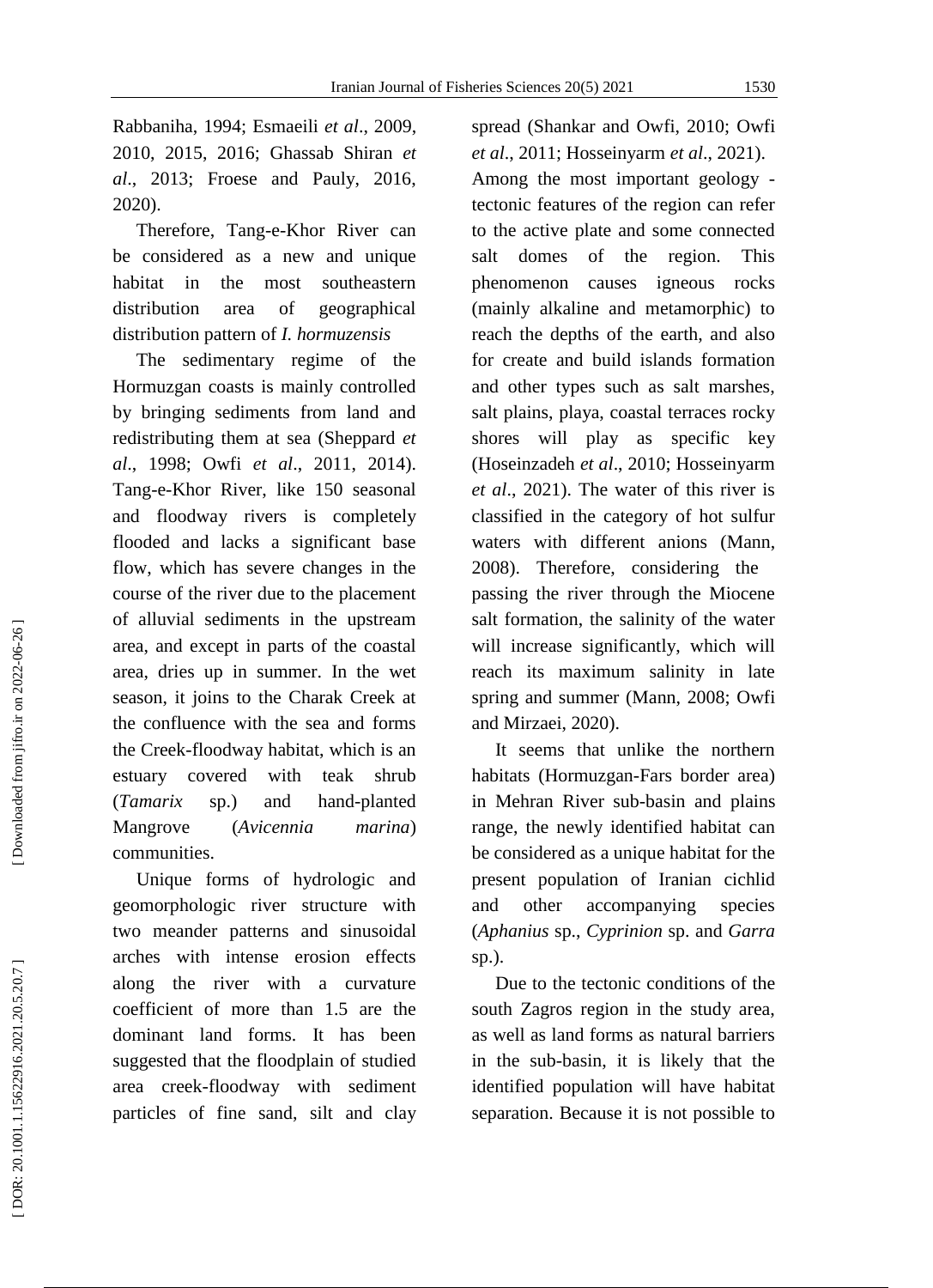move and migrate along the river or adjacent areas, even in floods condition. Based on field observations, there are several reasons that currently threaten the *I. hormuzensis* population in the area, such as: 1) construction of bridges and height (about 1m.) concrete facades and foundation without stairs in the northern part of the bridge , 2) destruction of the river bank, river bed manipulation and sand harvesting, 3) accumulation of garbage and plastic waste (villagers and travelers), and 4) presence of predators, especially waterfowls species (cormorants, herons and egrets) that were relatively abundant in the area.

 So, this issue can be of special interest to ichthyologists and ecologists from the perspective of habitat ecology, bio -geography and behavior patterns (especially in the breeding, nesting and mating season), as well as in terms of planning and implementation of endemic and endangered species conservation plans. This topic should be given priority by the Department of Environment (DoE). However, it is highly taken into consideration that more than usual sampling for laboratory studies should be seriously controlled and is not recommended.

### **References**

**Barluenga, M., Meyer, A., Muschick, M., Salzburger, W. and Stolting, K.N., 2006** . [Sympatric speciation in](https://kops.uni-konstanz.de/bitstream/123456789/6577/1/sympatric_speciation_in_nicaraguan_crater_lake_cichlid_fish_2006.pdf)  [Nicaraguan Crater lake cichlid](https://kops.uni-konstanz.de/bitstream/123456789/6577/1/sympatric_speciation_in_nicaraguan_crater_lake_cichlid_fish_2006.pdf)  [fish.](https://kops.uni-konstanz.de/bitstream/123456789/6577/1/sympatric_speciation_in_nicaraguan_crater_lake_cichlid_fish_2006.pdf) *Nature* . 439 (**7077**), 719 719-23. [DOI:10.1038/nature04325](http://doi.org/10.1038/nature04325) .

- **Behnke R .J., 1975.** Fishes from the qanats of Iran. In: 55th Annual Meeting, American Society of Ichthyologists and Herpetologists, Williamsburg, Virginia, 8 -14 June 1975,75.
- **Bhan, P., 2020.** [Endemics: types,](https://www.biologydiscussion.com/angiosperm/taxonomy-angiosperm/endemics-types-characters-and-theories/34819)  [characters and theories.](https://www.biologydiscussion.com/angiosperm/taxonomy-angiosperm/endemics-types-characters-and-theories/34819) [https://www.biologydiscussion.com](https://www.biologydiscussion.com/) .
- **CITES, 2017**. The Checklist of CITES species website. Appendices I, II and III valid from 04 October 2017. CITES Secretariat. Geneva, Switzerland.
- **CMS, 2015**. Appendices I and II of the Convention on the Conservation of Migratory Species of Wild Animals (CMS).
- **Coad, B.W., 1982**. A new genus and species of cichlid endemic to southern Iran. *Copeia*, 1982(1), 28-37. [DOI:10.2307/1444264](https://doi.org/10.2307/1444264)
- **Dadgar, S., Marjani, M., Khiyabani, A., Sharifiyan, M. and Hoseinzadeh Sahafi, H., 2014**. Introduction to the Iranian cichlid, *Iranocichla hormuzensis* as an endemic and unique species for aquarium – Hormuzgan Province inland waters. *Aquaculture Development Journal* (in Persian), 2( **8**), 83 -87.
- **Esmaeili, H.R., Ganjali, Z. and Monsefi, M., 2008**. Reproductive biology of the endemic Iranian cichlid, *Iranocichla hormuzensis* Coad, 1982 from Mehran River, southern Iran. *Environmental Biology of Fishes*, 84 (**141**), 361 –389. DOI[:10.1007/s10641](https://doi.org/10.1007/s10641-008-9397-8)-008-9397-8).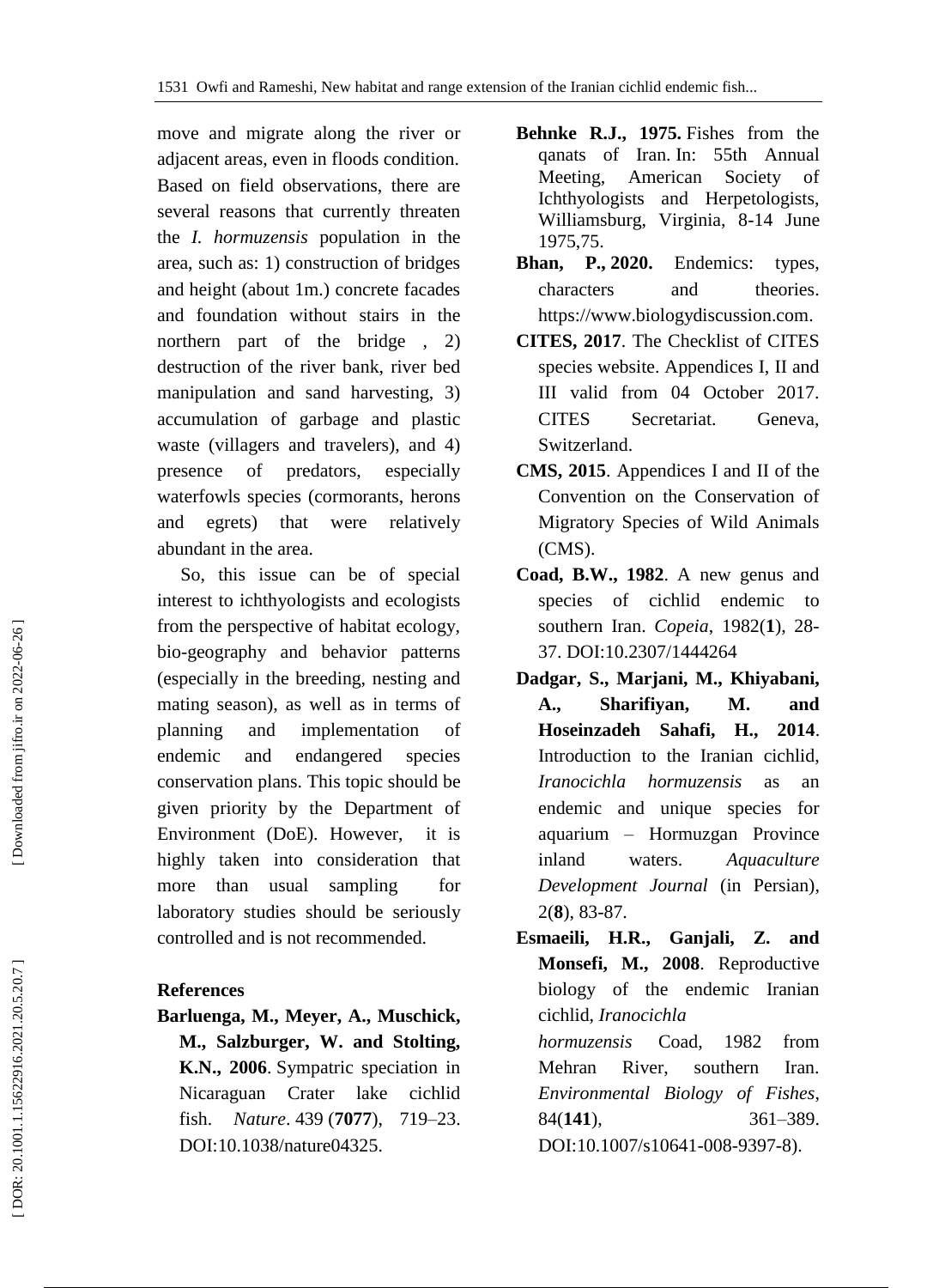**Esmaeili, H.R., Coad B.W., Gholamifard, A., Nazari, N. and Teimory, A., 2010**. Annotated checklist of the freshwater fishes of Iran. *Zoo Systematica Rossica*, 19, 361 –386.

DOI[:10.31610/zsr/2010.19.2.361\)](http://dx.doi.org/10.31610/zsr/2010.19.2.361).

- **Esmaeili, H.R., Khajepana, A., Mehraban, A., Elmi, A., Melekzehi, H. and Pazira, A., 2015**. Fishes of the Mashkid and Makran basins of Iran: an updated checklist and ichthyo -geography. *Iranian Journal of Ichthyology,* 2, 113 –132.
- **Esmaeili, H. R., Sayyadzadeh, G. and Seehausen, O., 2016** . *[Iranocichla](https://zookeys.pensoft.net/articles.php?id=10571)  persa*[, a new cichlid species from](https://zookeys.pensoft.net/articles.php?id=10571)  southern Iran (Teleostei, [Cichlidae\).](https://zookeys.pensoft.net/articles.php?id=10571) *Zoo Keys*, 636, 141 –161. DOI[:10.3897/zookeys.636.10571\)](https://dx.doi.org/10.3897%2Fzookeys.636.10571).
- **Froese, R. and Pauly, D., 2016** . *[Iranocichla](http://www.fishbase.org/summary/SpeciesSummary.php?genusname=Iranocichla&speciesname=hormuzensis)  [hormuzensis](http://www.fishbase.org/summary/SpeciesSummary.php?genusname=Iranocichla&speciesname=hormuzensis)* in [FishBase.](https://en.wikipedia.org/wiki/FishBase) October 2016 version. FishBase.com.
- **Froese, R. and Pauly, D., 2020**. [List of](http://www.fishbase.org/Nomenclature/NominalSpeciesList.php?family=Cichlidae)  [Nominal Species of Cichlidae in](http://www.fishbase.org/Nomenclature/NominalSpeciesList.php?family=Cichlidae)  [FishBase.](http://www.fishbase.org/Nomenclature/NominalSpeciesList.php?family=Cichlidae) February 2020 version. FishBase.com.
- **Ghassab Shiran, Z., Dorafshan, S. and Keivany, Y., 2013**. Population genetic structure of Iranian cichlid, *Iranocichla hormuzensis* as an only Cichlidae family in Iran using microsatellite markers. *Taxonomy and Bio -Systematic Journal* (in Persian), 5(**14**), 9 -16.
- **Hafeziyeh, M., Seydgar, M., Ghaedim A., Mohamadi, M. and Abkenar, A.M., 2020**. Use of Azolla powder

(*Azolla filiculoides*) of Anzali Wetland as a source of plant protein in feeding Iranian ornamental cichlid, *Iranocichla hormuzensis. Fish Animal Environment Research Journal* (in Persian), 1(**12**), 331 -338.

- **Hoseinzadeh, M.M., Nohegae, A., Sadigh, H. and Gholami, A., 2010**. Assessing of geomorphologic changes of Mehran River on delta using remote sensing and GIS (Hormuzgan Province, Bandar Lengeh), *Environmental Erosion Research Journal* (in Persian), 2, 53 - 69.
- **Hosseinyarm, G., Behbahani, M.R., Moussavi Harami, R., Lak, R. and Kuijpers, A., 2021**. Holocene sea level changes of the Persian Gulf. *Quaternary International*, 571, 26 - 45[.DOI:10.1016/j.quaint.2020.11.05](https://doi.org/10.1016/j.quaint.2020.11.051) [1](https://doi.org/10.1016/j.quaint.2020.11.051)
- **IUCN, 2018** . The [IUCN Red List of](http://www.iucnredlist.org/)  [Threatened Species.](http://www.iucnredlist.org/) Version 2018.4.
- **IUCN, 2020**.The IUCN Red List of Threatened Species. Version 2020 -2.
- **Janparvar, M. and Ghorbani Sepehrm , A., 2015**. Sustainable geo tourism and eco-tourism of Hormuzgan Province. *Persian Gulf Cultural and Political Studies Quarterly Journal* (in Persian), 1, 111 -133.
- **Keivany, Y. and Daneshvar, E., 2015**. Reproduction of an isolated Iranian cichlid, *Iranocichla hormuzensis*. *Caspian Journal of Environmental Science*, [13\(](https://cjes.guilan.ac.ir/issue_32_285.html) **2**), 119 -128.
- **Keivani, Y., Nasri, M., Abbasi, K. and Abdoli, A., 2016**. Atlas of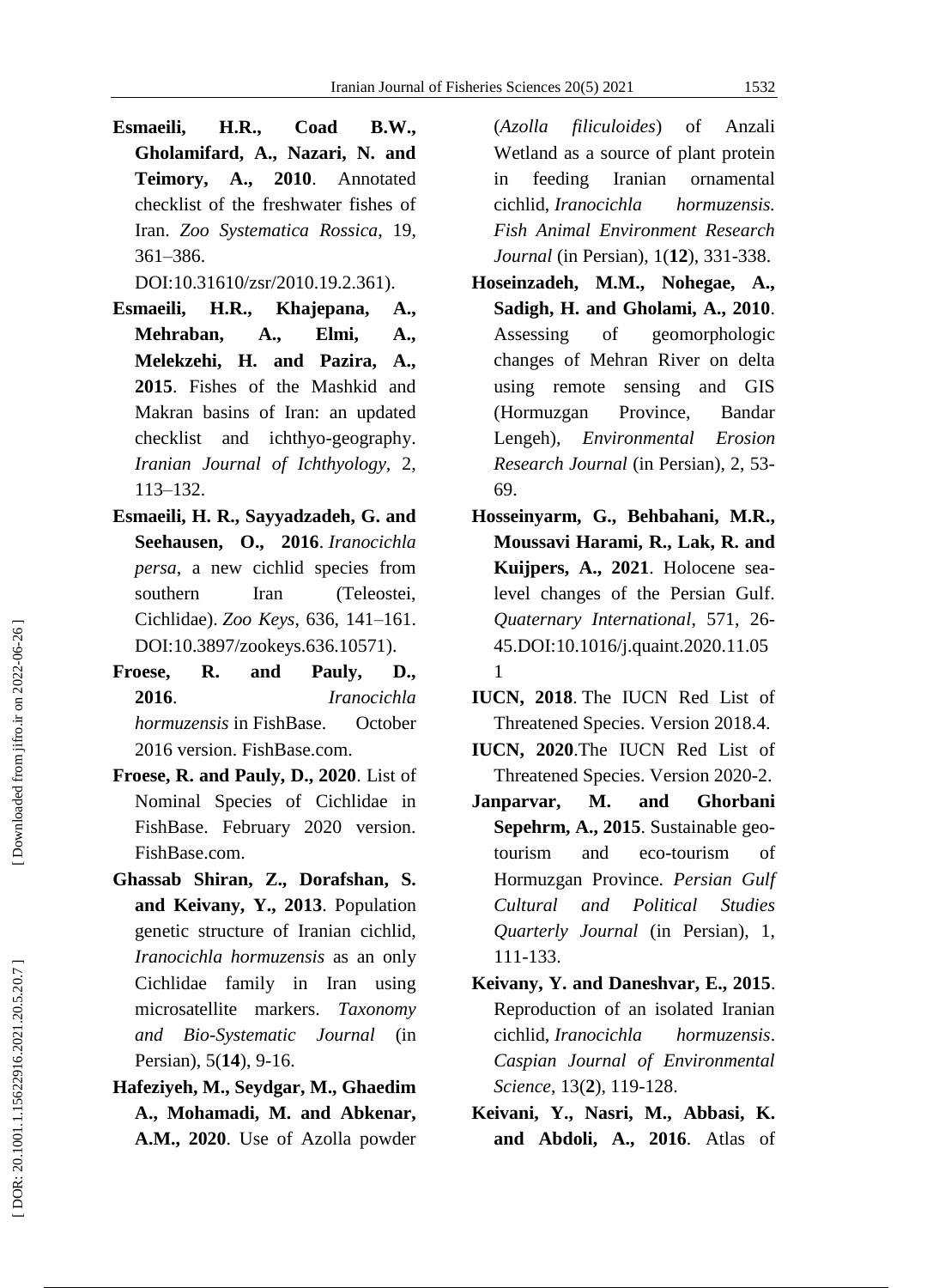inland freshwater fishes of Iran, Department of Environment (DoE), Tehran, Iran.

- **Khoshbakht, B., Ebrahimi, S., Saffaei, M. and Kamali, E., 2018**. Study on Iranian cichlid, *Iranocichla hormuzensis* diet in Kol River – Hormuzgan Province. *Animal Environment Research Journal* (in Persian), 2 (**10**), 323 -330.
- **Lomolino, M.V., Riddle, B.R., Whittaker, R.J. and Brown, J.H., 2010**. Bio Bio-geography. Sinauer Associates, Inc., Sunderland (Massachusetts).
- **Mann, K.H., 2008**. Ecology of coastal waters. Belford Institute of Oceanography, Blackwell Scientific Pub., Canada.
- **Nagl, S., Tichy, H., Mayer, W.E., Takezaki, N., Takahata N. and Klein, J., 2000**. The origin and age of Haplochromine fishes in Lake Victoria, east Africa. *Proceedings: Biological Sciences*, 267, 1447. DOI: [10.1098/rspb.2000.1109](https://dx.doi.org/10.1098%2Frspb.2000.1109) .
- **Nelson, J. S., Grande, T.C. and Wilson, M. V. H., 2018** . [Fishes of](https://sites.google.com/site/fotw5th/)  [the World.](https://sites.google.com/site/fotw5th/) Wiley Pub. Co., USA.
- **Owfi, F., Ansari, Z., Rahimi, M. and Toosi, M., 2011**. Ecological classification of intertidal habitats (Iranian coasts of the Persian Gulf & Oman Sea) using by CMECS model, INOC XI International Symposium o f Coastal Zone Challenges, Bogor, Indonesia.
- **Owfi, F., Rabbaniha, M. and Ramin, M., 2014**. Indicator and sentinel species geographical distribution of

Iranian coastal zone for ICZM - EMP by GIS, INOC -IMST International Conference on Integrated Coastal Zone Management, Izmir -Turkey.

- **Owfi, F. and Mirzaei, M.R., 2020**. Investigation of the emergence of marine volcanoes in the coastal waters of the Gulf of Oman (Makran region) from the perspective of fisheries and environment – Scientific Report, Iranian Fisheries Science Research Institute (IFSRI), Tehran, Iran.
- **Rabbaniha, M., 1993**. Introduction to the Cichlidae. *Abzyan Magazine* (in Persian), 5( **5**), 22 -27.
- **Rabbaniha, M., 1994**. Introduction to the Iranian cichlid, *Iranocichla hormuzensis* . Abzyan Magazine (in Persian), 5( **6**), 17 -23.
- **Reynolds, M., 1999**. Physical oceanography of the Persian Gulf, Strait of Hormuz, and the Gulf of Oman - Results from the Mt. Mitchell expedition., Brookhaven National Laboratory, Marine Pollution Bulletin, Pergamon Press, London.
- **Saadati, M.A.G., 1977**. Taxonomy and distribution of the freshwater fishes of Iran. M.Sc. Thesis, Colorado State University, Fort Collins, Colorado.
- **Shankar, D. and Owfi, F., 2010**. Dynamics of large -scale wind -driven circulation off the Indian Ocean coast, National Institute of Oceanography (NIO) – Scientific Report. Goa - India.